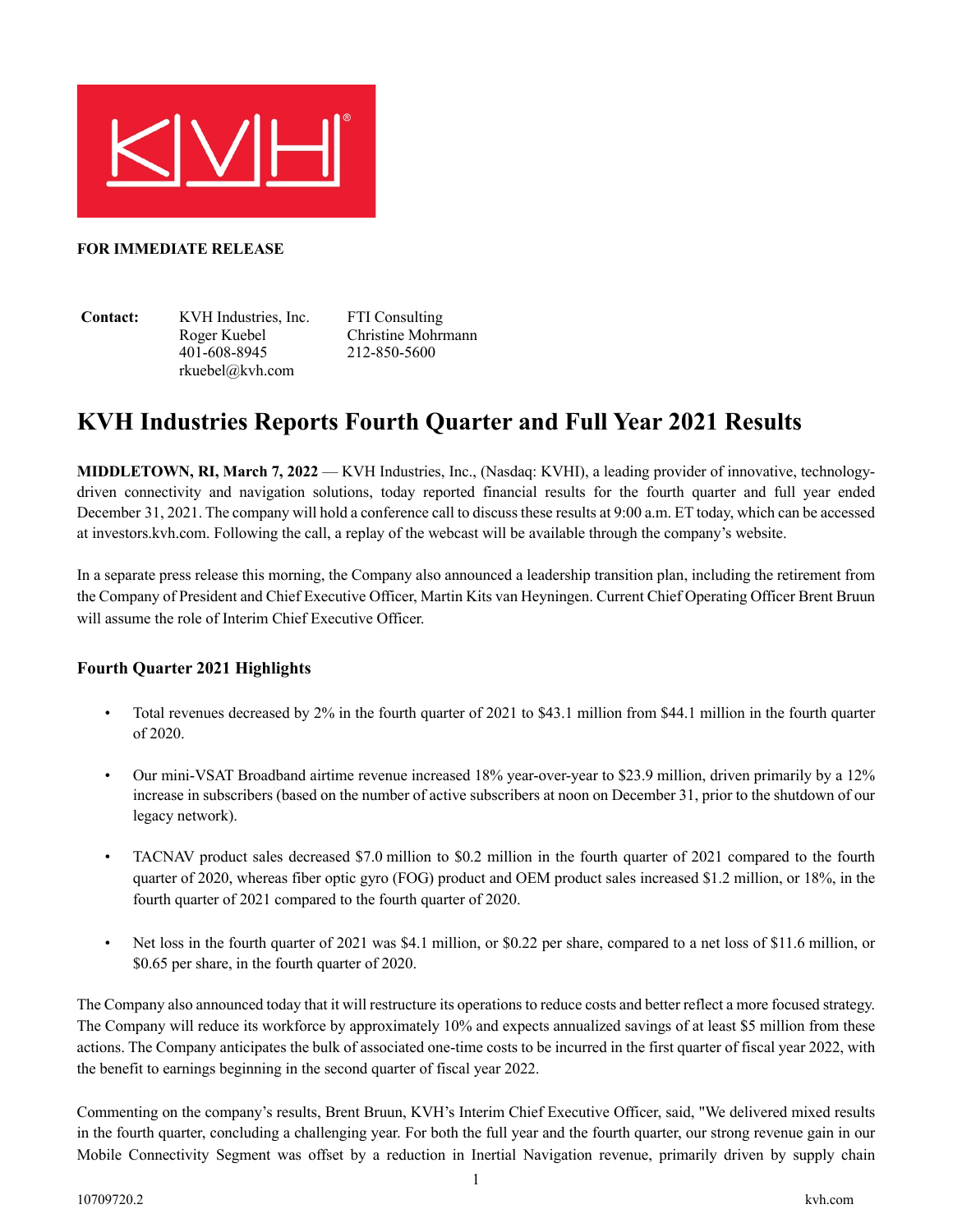challenges and a decline in TACNAV product sales, which were only partially offset by an increase in FOG sales. We expect that the restructuring and headcount reduction actions announced this morning will more appropriately align our expense base with our expected revenue.

"For 2022, we expect consolidated annual revenue growth between 2% and 5%. With the operating expense reductions in place, and assuming that the business impact from supply chain issues is not materially worse in 2022 than it was in 2021, we expect that EBITDA will improve significantly, growing from \$4 million in 2021 to between \$11 million and \$15 million in 2022.

"I am confident that we will be able to drive profitability and shareholder value by focusing on our core businesses in which we are already a leader, while being more disciplined in our new product initiatives."

The company operates in two segments, mobile connectivity and inertial navigation. In the fourth quarter of 2021, net sales for the mobile connectivity segment increased by \$5.3 million, or 18%, compared to the fourth quarter of 2020. mini-VSAT Broadband airtime revenue increased by \$3.6 million. Other drivers include a \$0.9 million increase in mobile connectivity product sales and a \$0.6 million increase in our content service sales. In the fourth quarter of 2021, net sales for our inertial navigation segment decreased by \$6.3 million, or 44%, compared to the fourth quarter of 2020. Inertial navigation sales decreased primarily due to a \$7.0 million decrease in TACNAV product sales and a \$0.4 million decrease in contracted engineering revenue. This decrease was partially offset by a \$1.2 million increase in FOG and OEM product sales.

#### **Financial Highlights** *(in millions, except per share data)*

|                             | <b>Three Months Ended</b><br>December 31, |             |     | <b>Year Ended</b><br>December 31, |     |        |  |  |  |  |  |  |  |             |
|-----------------------------|-------------------------------------------|-------------|-----|-----------------------------------|-----|--------|--|--|--|--|--|--|--|-------------|
|                             | 2021                                      | <b>2020</b> |     | 2021                              |     |        |  |  |  |  |  |  |  | <b>2020</b> |
| <b>GAAP Results</b>         |                                           |             |     |                                   |     |        |  |  |  |  |  |  |  |             |
| Revenue                     | \$<br>$43.1 \quad $$                      | 44.1 S      |     | 171.8 \$                          |     | 158.7  |  |  |  |  |  |  |  |             |
| Net loss                    | \$<br>$(4.1)$ \$                          | $(11.6)$ \$ |     | $(9.8)$ \$                        |     | (21.9) |  |  |  |  |  |  |  |             |
| Net loss per share          | \$<br>$(0.22)$ \$                         | $(0.65)$ \$ |     | $(0.54)$ \$                       |     | (1.24) |  |  |  |  |  |  |  |             |
|                             |                                           |             |     |                                   |     |        |  |  |  |  |  |  |  |             |
| <b>Non-GAAP Results</b>     |                                           |             |     |                                   |     |        |  |  |  |  |  |  |  |             |
| Net (loss) income           | \$<br>$(3.1)$ \$                          | $1.3 \quad$ |     | $(5.8)$ \$                        |     | (3.5)  |  |  |  |  |  |  |  |             |
| Net (loss) income per share | \$<br>$(0.17)$ \$                         | 0.07        | - S | $(0.32)$ \$                       |     | (0.20) |  |  |  |  |  |  |  |             |
| Adjusted EBITDA             | \$<br>$(0.1)$ \$                          | 3.5         | -\$ | 4.0                               | - S | 3.1    |  |  |  |  |  |  |  |             |

*For more information regarding our non-GAAP financial measures, see the tables at the end of this release.*

#### **Fourth Quarter Financial Summary**

Revenue was \$43.1 million for the fourth quarter of 2021, a decrease of 2% compared to \$44.1 million in the fourth quarter of 2020.

Product revenues for the fourth quarter of 2021 were \$15.9 million, a decrease of 24% compared to the prior year quarter, primarily due to a \$5.9 million decrease in inertial navigation product sales, partially offset by a \$0.9 million increase in mobile connectivity product sales. Inertial navigation product sales decreased primarily as a result of a \$7.0 million decrease in TACNAV product sales, which was partially offset by a \$1.2 million increase in FOG and OEM product sales. The increase in mobile connectivity product sales was primarily due to a \$0.7 million increase in mini-VSAT Broadband products and accessories sales.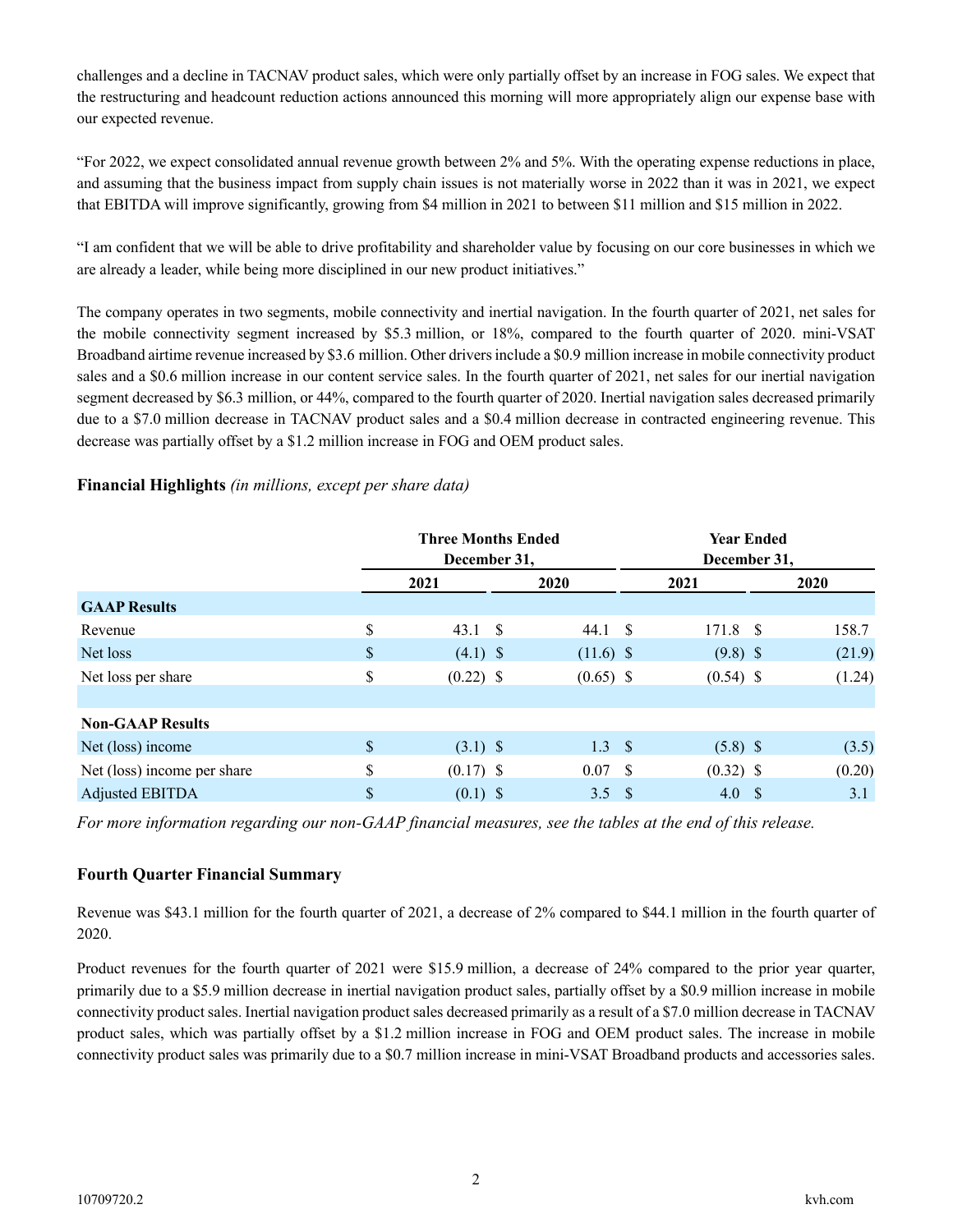Service revenues for the fourth quarter of 2021 were \$27.2 million, an increase of 17% compared to the fourth quarter of 2020, primarily due to a \$4.4 million increase in mobile connectivity service sales. This was partially offset by a \$0.4 million decrease in inertial navigation service sales. Mobile connectivity service sales increased primarily due to a \$3.6 million increase in our mini-VSAT Broadband service sales, which resulted in part from a 12% increase in subscribers, primarily as a result of AgilePlans. In addition, there was a \$0.6 million increase in our content service sales. Inertial navigation service sales decreased primarily due to lower contract engineering service revenue.

Primarily as a result of the impairment charges for our KVH Media business unit of \$10.5 million in the fourth quarter of 2020, our operating expenses decreased \$9.5 million to \$18.9 million for the fourth quarter of 2021 compared to \$28.4 million for the fourth quarter of 2020. This decrease was partially offset by a \$0.4 million increase in salaries and employee benefits, a \$0.2 million increase in marketing expense, a \$0.2 million increase in external commissions and a \$0.2 million increase in expensed materials.

#### **Full Year Financial Summary**

Revenue was \$171.8 million for the year ended December 31, 2021, an increase of 8% compared to \$158.7 million for the year ended December 31, 2020.

Product revenues for the year ended December 31, 2021, were \$66.9 million, an increase of 3% compared to the year ended December 31, 2020, which resulted primarily from an increase of \$2.1 million in mobile connectivity product sales and a \$0.1 million increase in inertial navigation product sales. The increase in mobile connectivity product sales was primarily due to a \$2.1 million increase in marine mobile connectivity product sales, which was primarily driven by a \$1.1 million increase in TracVision product sales and a \$0.9 million increase in mini-VSAT Broadband products and accessories sales. The increase in inertial navigation product sales was primarily due to a \$3.0 million increase in FOG and OEM product sales, almost fully offset by a \$2.9 million decrease in TACNAV product sales.

Service revenues for the year ended December 31, 2021, were \$104.9 million, an increase of 11% compared to the year ended December 31, 2020, primarily due to an increase in mobile connectivity service sales of \$12.3 million, partially offset by a decrease of \$1.5 million in inertial navigation service sales. The increase in mobile connectivity service sales was primarily due to an \$11.5 million increase in our mini-VSAT Broadband service sales, which resulted in part from a 12% increase in subscribers, primarily as a result of AgilePlans. In addition, there was an increase of \$0.3 million in our content service sales and a \$0.3 million increase in service activation sales. The decrease in inertial navigation service sales was due to a decrease in our contract engineering service revenue.

Our operating expenses decreased \$2.8 million to \$77.7 million in the year ended December 31, 2021, compared to \$80.5 million in the year ended December 31, 2020. This decrease resulted primarily because the impairment charges for our KVH Media business unit of \$10.5 million that we incurred in the year ended December 31, 2020 were not repeated. This decrease was partially offset by a \$3.9 million increase in professional fees, primarily arising from a stockholder's nomination of a competing slate of directors at our annual meeting of stockholders, a \$2.7 million increase in salaries and employee benefits, and a \$1.5 million decrease in funded engineering expenses.

#### **Conference Call Details**

KVH Industries will host a conference call today at 9:00 a.m. ET through the company's website. The conference call can be accessed at investors.kvh.com and listeners are welcome to submit questions pertaining to the earnings release and conference call to ir $@kvh.com$ . The audio archive will be available on the company website within three hours of the completion of the call.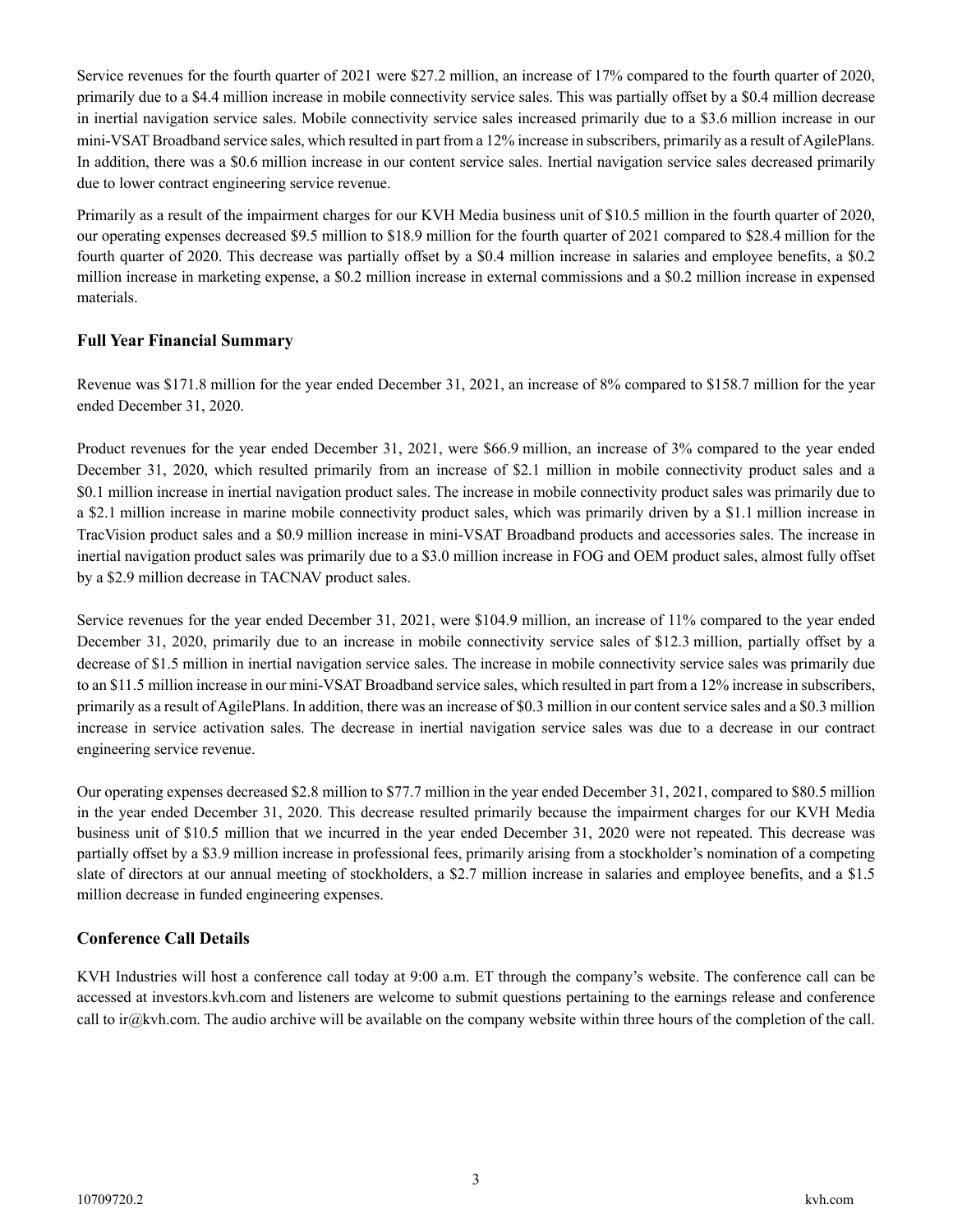#### **Non-GAAP Financial Measures**

This release provides non-GAAP financial information, which may include constant-currency revenue, non-GAAP net income (loss), non-GAAP diluted EPS, and non-GAAP adjusted EBITDA, as a supplement to our condensed consolidated financial statements, which are prepared in accordance with generally accepted accounting principles ("GAAP"). Management uses these non-GAAP financial measures internally in analyzing financial results to assess operational performance. Constant-currency revenue is calculated on the basis of local currency results, using foreign currency exchange rates applicable to the earlier comparative period, and management believes that presenting information on a constant-currency basis helps management and investors to isolate the impact of changes in those rates from other factors. The presentation of this financial information is not intended to be considered in isolation or as a substitute for the financial information prepared in accordance with GAAP. The non-GAAP financial measures used in this press release adjust for specified items that can be highly variable or difficult to predict. Management generally uses these non-GAAP financial measures to facilitate financial and operational decision-making, including evaluation of our historical operating results, comparison to competitors' operating results, and determination of management incentive compensation. These non-GAAP financial measures reflect an additional way of viewing aspects of our operations that, when viewed with GAAP results and the reconciliations to corresponding GAAP financial measures, may provide a more complete understanding of factors and trends affecting our business.

Some limitations of non-GAAP net income (loss), non-GAAP diluted EPS, and non-GAAP adjusted EBITDA, include the following:

- Non-GAAP net income (loss) and diluted EPS exclude, as applicable, amortization of intangibles, stock-based compensation expense, goodwill impairment charge, intangible asset impairment charge, transaction-related and other variable legal and advisory fees, obsolete inventory recovery, variable inventory reserves, other variable costs, foreign exchange transaction gains and losses, income from loan forgiveness, the tax effect of the foregoing and certain discrete tax charges, including changes in our valuation allowance and other tax adjustments.
- Non-GAAP adjusted EBITDA represents net income (loss) before, as applicable, interest income, net, income taxes, depreciation, amortization, stock-based compensation expense, goodwill impairment charge, intangible asset impairment charge, transaction-related and other variable legal and advisory fees, obsolete inventory recovery, variable inventory reserves, other variable costs and foreign exchange transaction gains and losses, and income from loan forgiveness.

Other companies, including companies in KVH's industry, may calculate these non-GAAP financial measures differently or not at all, which will reduce their usefulness as a comparative measure.

Because non-GAAP financial measures exclude the effect of items that increase or decrease our reported results of operations, management strongly encourages investors to review our consolidated financial statements and publicly filed reports in their entirety. Reconciliations of the non-GAAP financial measures to the most directly comparable GAAP financial measures are included in the tables accompanying this release.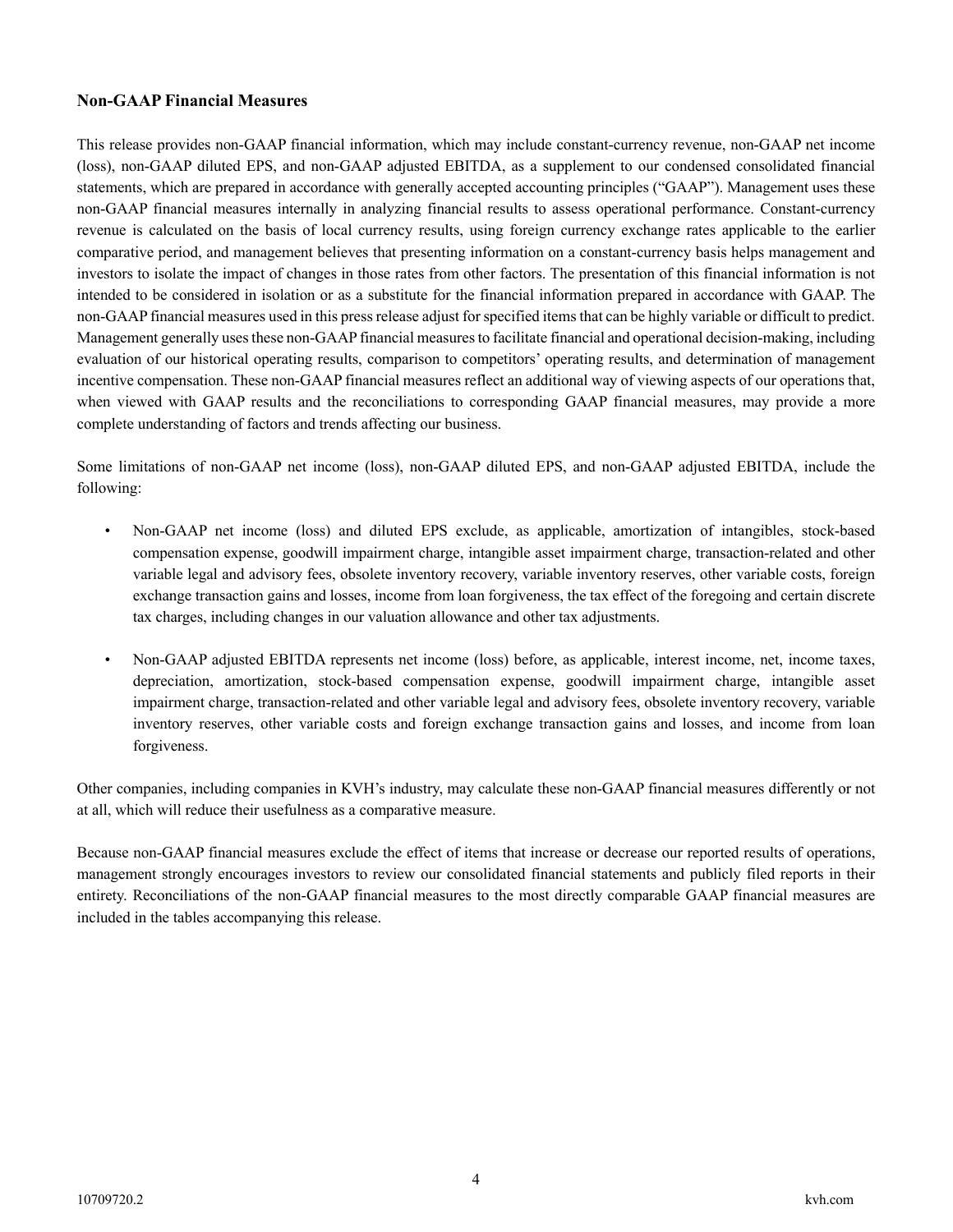#### **About KVH Industries, Inc.**

KVH Industries, Inc., is a global leader in mobile connectivity and inertial navigation systems, with innovative technology designed to enable a mobile world. A market leader in maritime VSAT, KVH designs, manufactures, and provides connectivity and content services globally. KVH is also a premier manufacturer of high-performance sensors and integrated inertial systems for defense and commercial applications. Founded in 1982, the company is based in Middletown, RI, with research, development, and manufacturing operations in Middletown, RI, and Tinley Park, IL, and more than a dozen offices around the globe.

This press release contains forward-looking statements that involve risks and uncertainties. For example, forward-looking statements include statements regarding our financial goals for future periods, the success of our new initiatives, our investment plans, our development goals, our anticipated revenue and earnings, and the impact of our future initiatives on revenue, competitive positioning, profitability, and product orders. Actual results could differ materially from the results projected in or implied by the forward-looking statements made in this press release. Factors that might cause these differences include, but are not limited to: the uncertain outcome of our restructuring plan and related reduction in force, including the loss of valuable employees; uncertainties created by our leadership transition, including challenges and potential additional expenses in retaining our continuing employees, particularly in the current competitive labor market characterized by rising wages; uncertainties created by our new business strategy, which may impact customer recruitment and retention; the uncertain impact of ongoing disruptions in our supply chain and associated increases in our costs; the impact of the recent Russian invasion of Ukraine; the adverse impact of the COVID-19 pandemic, as well as governmental, business and other responses thereto and any resulting economic slowdown, on our revenues, results of operations and financial condition, which could continue to be material (particularly for our media and other travel-related businesses); unanticipated changes or disruptions in our markets; increased competition, including as a result of industry consolidation and from companies offering networks with greater communication security options; technological breakthroughs by competitors; changes in customer priorities or preferences; potential customer terminations; unanticipated liabilities; the potential that competitors will design around or invalidate our intellectual property rights; a history and expectation of continuing losses; continued fluctuations in quarterly results; the ongoing impact on our overall revenues of our AgilePlans, under which we recognize no revenue for product sales, either at the time of shipment or over the contract term; higher costs arising from the HTS network; the loss of revenue from customers that did not transition to our HTS network, which will adversely impact our revenue growth rate; the uncertain impact of federal budget deficits, Congressional deadlock and the change in administration; the uncertain impact of changes in trade policy, including actual and potential new or higher tariffs and trade barriers, as well as trade wars with other countries; unanticipated obstacles in our photonic chip and other product and service development, cost engineering and manufacturing efforts; ongoing delays in anticipated orders for our products and services, including significant orders for TACNAV products, or the potential failure of such orders to occur; adverse impacts of currency fluctuations; our ability to successfully commercialize our new initiatives without unanticipated additional expenses or delays; potential reduced sales to companies in or dependent upon the turbulent oil and gas industry; continued substantial fluctuations in military sales, including to foreign customers; the unpredictability of defense budget priorities as well as the order timing, purchasing schedules, and priorities for defense products, including possible order cancellations; the uncertain impact of potential budget cuts by government customers; the impact of extended economic weakness on the sale and use of marine vessels and recreational vehicles; the potential inability to increase or maintain our market share in the market for airtime services; the need to increase sales of the TracPhone V-HTS series products and related services to maintain and improve airtime gross margins; the need for, or delays in, qualification of products to customer or regulatory standards; potential declines or changes in customer demand, due to economic, weather-related, seasonal, and other factors, particularly with respect to the TracPhone V-HTS series, including with respect to new pricing models; increased price and service competition in the mobile connectivity market; exposure for potential intellectual property infringement; changes in tax and accounting requirements or assessments; and export restrictions, delays in procuring export licenses, and other international risks. These and other factors are discussed in more detail in our Quarterly Report on Form 10-Q filed with the Securities and Exchange Commission on November 4, 2021. Copies are available through our Investor Relations department and website, investors.kvh.com. We do not assume any obligation to update our forward-looking statements to reflect new information and developments.

KVH Industries, Inc., has used, registered, or applied to register its trademarks in the USA and other countries around the world, including but not limited to the following marks: KVH, TracVision, TracPhone, TACNAV, KVH Watch, mini-VSAT Broadband, and AgilePlans. Other trademarks are the property of their respective companies.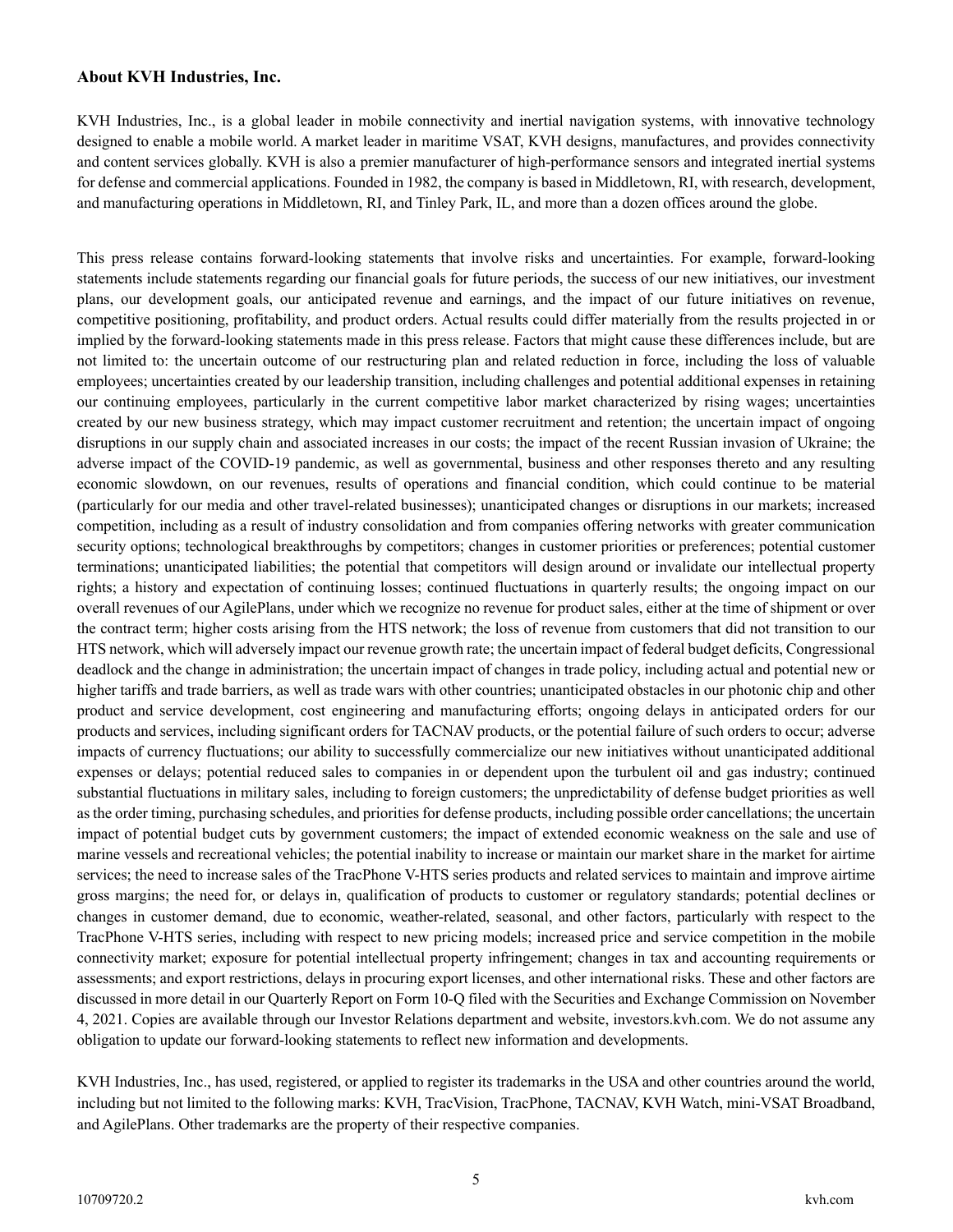## **KVH INDUSTRIES, INC. AND SUBSIDIARIES CONDENSED CONSOLIDATED STATEMENTS OF OPERATIONS**

*(in thousands, except per share amounts, unaudited)*

|                                                       | <b>Three months ended</b><br>December 31 |              |               |               |      | <b>Year ended</b><br>December 31 |               |           |
|-------------------------------------------------------|------------------------------------------|--------------|---------------|---------------|------|----------------------------------|---------------|-----------|
|                                                       |                                          | 2021         |               | 2020          | 2021 |                                  |               | 2020      |
| Sales:                                                |                                          |              |               |               |      |                                  |               |           |
| Product                                               | \$                                       | 15,930       | <sup>\$</sup> | 20,926        | S    | 66,870                           | <sup>\$</sup> | 64,619    |
| Service                                               |                                          | 27,198       |               | 23,201        |      | 104,897                          |               | 94,114    |
| <b>Net sales</b>                                      |                                          | 43,128       |               | 44,127        |      | 171,767                          |               | 158,733   |
| <b>Costs and expenses:</b>                            |                                          |              |               |               |      |                                  |               |           |
| Costs of product sales                                |                                          | 12,751       |               | 11,996        |      | 46,810                           |               | 41,608    |
| Costs of service sales                                |                                          | 16,777       |               | 15,069        |      | 65,162                           |               | 59,517    |
| Research and development                              |                                          | 4,359        |               | 4,098         |      | 17,766                           |               | 15,799    |
| Sales, marketing and support                          |                                          | 8,269        |               | 7,385         |      | 31,181                           |               | 29,811    |
| General and administrative                            |                                          | 6,280        |               | 6,439         |      | 28,794                           |               | 24,445    |
| Goodwill impairment charge                            |                                          |              |               | 8,732         |      |                                  |               | 8,732     |
| Intangible asset impairment charge                    |                                          |              |               | 1,758         |      |                                  |               | 1,758     |
| <b>Total costs and expenses</b>                       |                                          | 48,436       |               | 55,477        |      | 189,713                          |               | 181,670   |
| <b>Loss from operations</b>                           |                                          | (5,308)      |               | (11,350)      |      | (17, 946)                        |               | (22, 937) |
| Interest income                                       |                                          | 213          |               | 237           |      | 886                              |               | 996       |
| Interest expense                                      |                                          | 4            |               | 9             |      | 56                               |               | 18        |
| Other income (expense), net                           |                                          | 970          |               | (778)         |      | 7,245                            |               | 193       |
| Loss before income tax (benefit) expense              |                                          | (4,129)      |               | (11,900)      |      | (9,871)                          |               | (21,766)  |
| Income tax (benefit) expense                          |                                          | (49)         |               | (263)         |      | (108)                            |               | 174       |
| <b>Net loss</b>                                       | $\mathbf{\$}$                            | $(4,080)$ \$ |               | $(11,637)$ \$ |      | $(9,763)$ \$                     |               | (21,940)  |
|                                                       |                                          |              |               |               |      |                                  |               |           |
| Net loss per common share                             |                                          |              |               |               |      |                                  |               |           |
| Basic and diluted                                     | -S                                       | $(0.22)$ \$  |               | $(0.65)$ \$   |      | $(0.54)$ \$                      |               | (1.24)    |
| Weighted average number of common shares outstanding: |                                          |              |               |               |      |                                  |               |           |
| Basic and diluted                                     |                                          | 18,408       |               | 17,772        |      | 18,217                           |               | 17,669    |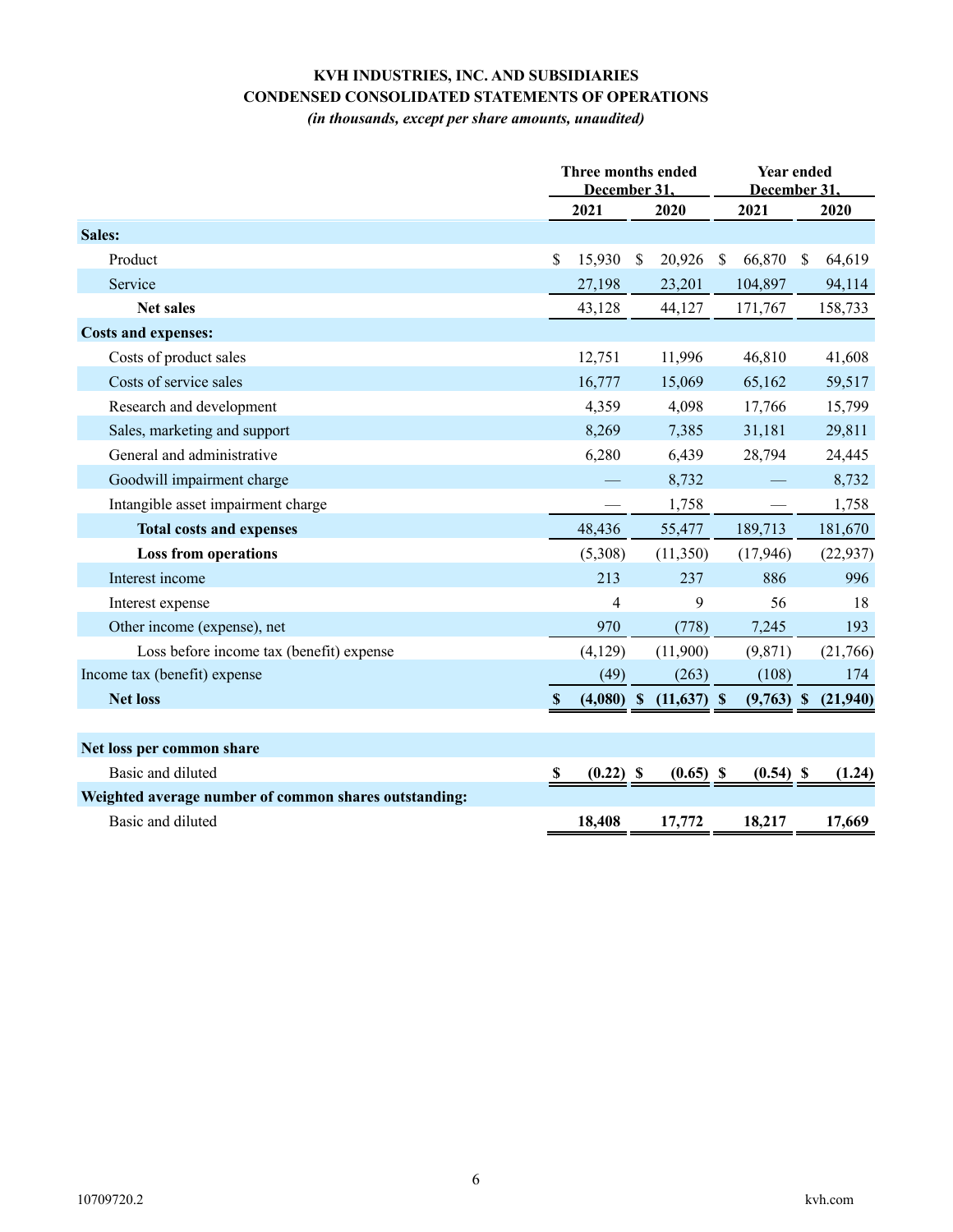# **KVH INDUSTRIES, INC. AND SUBSIDIARIES CONDENSED CONSOLIDATED BALANCE SHEETS**

*(in thousands, unaudited)*

|                                                  |              | December 31,<br>2021 |               | December 31,<br>2020 |
|--------------------------------------------------|--------------|----------------------|---------------|----------------------|
| <b>ASSETS</b>                                    |              |                      |               |                      |
| Cash, cash equivalents and marketable securities | \$           | 24,523               | $\mathbb{S}$  | 37,719               |
| Accounts receivable, net                         |              | 33,648               |               | 33,687               |
| Inventories, net                                 |              | 24,640               |               | 24,674               |
| Other current assets and contract assets         |              | 5,019                |               | 4,980                |
| <b>Total current assets</b>                      |              | 87,830               |               | 101,060              |
| Property and equipment, net                      |              | 60,114               |               | 56,273               |
| Goodwill                                         |              | 6,570                |               | 6,592                |
| Intangible assets, net                           |              | 1,287                |               | 2,254                |
| Right of use assets                              |              | 3,055                |               | 6,893                |
| Other non-current assets and contract assets     |              | 9,882                |               | 10,446               |
| Deferred income tax asset                        |              | 56                   |               | 73                   |
| <b>Total assets</b>                              | $\mathbb{S}$ | 168,794              | $\mathbf{\$}$ | 183,591              |
| <b>LIABILITIES AND STOCKHOLDERS' EQUITY</b>      |              |                      |               |                      |
| Accounts payable and accrued expenses            | \$           | 27,981               | $\mathcal{S}$ | 27,525               |
| Contract liabilities                             |              | 3,989                |               | 4,445                |
| Current portion of long-term debt                |              |                      |               | 4,992                |
| Current operating lease liability                |              | 1,912                |               | 3,826                |
| <b>Total current liabilities</b>                 |              | 33,882               |               | 40,788               |
| Other long-term liabilities                      |              | 30                   |               | 674                  |
| Long-term operating lease liability              |              | 1,224                |               | 3,204                |
| Long-term contract liabilities                   |              | 4,466                |               | 4,688                |
| Deferred income tax liability                    |              | 215                  |               | 418                  |
| Long-term debt, excluding current portion        |              |                      |               | 1,935                |
| Stockholders' equity                             |              | 128,977              |               | 131,884              |
| Total liabilities and stockholders' equity       | \$           | 168,794              | <b>S</b>      | 183,591              |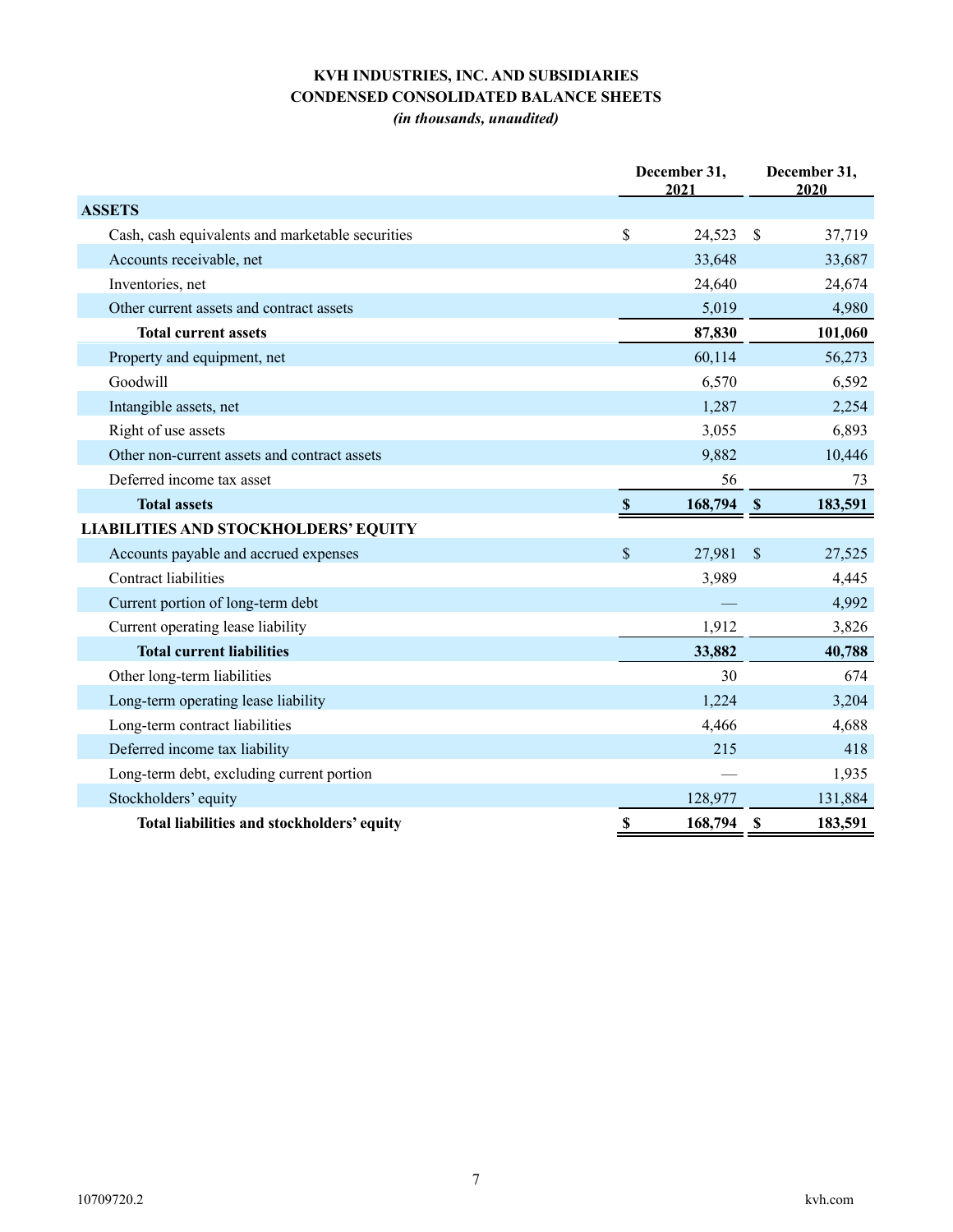### **KVH INDUSTRIES, INC. AND SUBSIDIARIES RECONCILIATION OF GAAP NET (LOSS) INCOME TO NON-GAAP NET (LOSS) INCOME**

*(in thousands, except per share amounts, unaudited)*

|                                                             | Three months ended<br>December 31 |              |  |               |                    | <b>Year ended</b><br>December 31 |  |          |  |
|-------------------------------------------------------------|-----------------------------------|--------------|--|---------------|--------------------|----------------------------------|--|----------|--|
|                                                             |                                   | 2021         |  | 2020          |                    | 2021                             |  | 2020     |  |
| <b>Net loss - GAAP</b>                                      | \$                                | $(4,080)$ \$ |  | $(11,637)$ \$ |                    | $(9,763)$ \$                     |  | (21,940) |  |
| Amortization of intangibles                                 |                                   | 194          |  | 264           |                    | 1,027                            |  | 1,004    |  |
| Stock-based compensation expense                            |                                   | 1,080        |  | 1,003         |                    | 4,109                            |  | 3,462    |  |
| Goodwill impairment charge                                  |                                   |              |  | 8,732         |                    |                                  |  | 8,732    |  |
| Intangible asset impairment charge                          |                                   |              |  | 1,758         |                    |                                  |  | 1,758    |  |
| Transaction-related and other non-recurring legal fees      |                                   |              |  |               |                    | 3,585                            |  | 201      |  |
| Obsolete inventory recovery                                 |                                   | (592)        |  |               |                    | (592)                            |  |          |  |
| PPP loan forgiveness                                        |                                   |              |  |               |                    | (6,979)                          |  |          |  |
| Foreign exchange transaction (gain) loss                    |                                   | (84)         |  | 707           |                    | $\mathcal{E}$                    |  | 48       |  |
| Tax effect on the foregoing                                 |                                   | (263)        |  | (736)         |                    | (1, 851)                         |  | (1,270)  |  |
| Change in valuation allowance and other tax adjustments (a) |                                   | 619          |  | 1,226         |                    | 4,648                            |  | 4,513    |  |
| Net (loss) income - Non-GAAP                                | S                                 | $(3,126)$ \$ |  | $1,317$ \$    |                    | $(5,813)$ \$                     |  | (3, 492) |  |
|                                                             |                                   |              |  |               |                    |                                  |  |          |  |
| Net (loss) income per common share - Non-GAAP               |                                   |              |  |               |                    |                                  |  |          |  |
| <b>Basic</b>                                                | $\mathbf{\$}$                     | $(0.17)$ \$  |  | 0.07          | $\mathbf{\hat{s}}$ | $(0.32)$ \$                      |  | (0.20)   |  |
| Diluted                                                     | S                                 | $(0.17)$ \$  |  | 0.07          | <b>S</b>           | $(0.32)$ \$                      |  | (0.20)   |  |
|                                                             |                                   |              |  |               |                    |                                  |  |          |  |
| Weighted average number of common shares outstanding        |                                   |              |  |               |                    |                                  |  |          |  |
| <b>Basic</b>                                                |                                   | 18,408       |  | 17,772        |                    | 18,217                           |  | 17,669   |  |
| Diluted                                                     |                                   | 18,408       |  | 17,972        |                    | 18,217                           |  | 17,669   |  |
|                                                             |                                   |              |  |               |                    |                                  |  |          |  |

(a) Represents a change in the valuation allowance on current year United States net operating losses, research and development tax credits and uncertain tax position adjustments.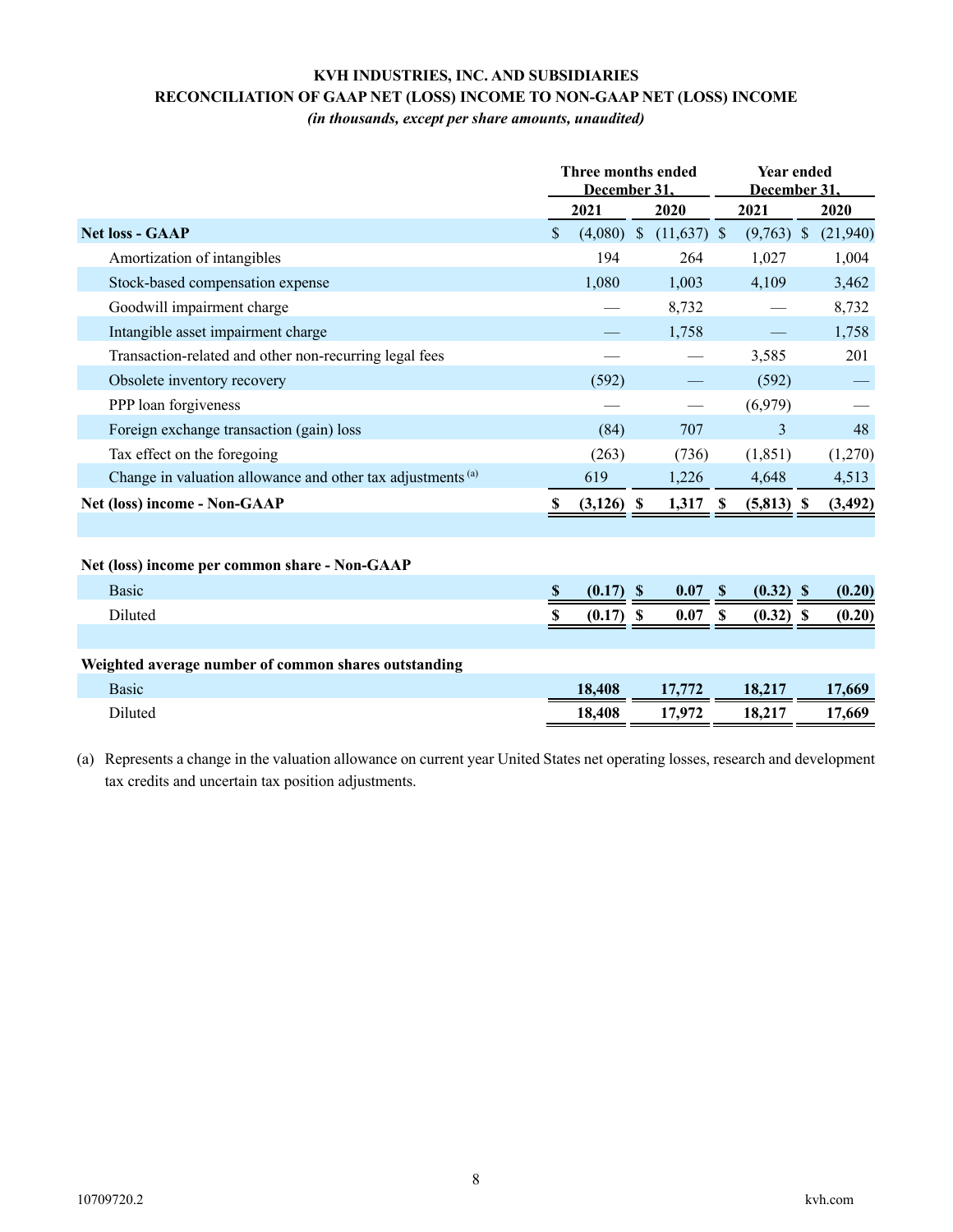# **KVH INDUSTRIES, INC. AND SUBSIDIARIES RECONCILIATION OF GAAP NET LOSS TO NON-GAAP EBITDA AND NON-GAAP ADJUSTED EBITDA**

*(in thousands, unaudited)*

|                                                        | Three months ended<br>December 31, |            |              |           | <b>Year ended</b><br>December 31, |              |               |          |
|--------------------------------------------------------|------------------------------------|------------|--------------|-----------|-----------------------------------|--------------|---------------|----------|
|                                                        |                                    | 2021       |              | 2020      |                                   | 2021         |               | 2020     |
| <b>GAAP</b> net loss                                   | \$                                 | (4,080)    | <sup>S</sup> | (11, 637) | <sup>S</sup>                      | $(9,763)$ \$ |               | (21,940) |
| Income (benefit) tax expense                           |                                    | (49)       |              | (263)     |                                   | (108)        |               | 174      |
| Interest income, net                                   |                                    | (209)      |              | (228)     |                                   | (830)        |               | (978)    |
| Depreciation and amortization                          |                                    | 3,829      |              | 3,386     |                                   | 14,601       |               | 11,663   |
| <b>Non-GAAP EBITDA</b>                                 |                                    | (509)      |              | (8,742)   |                                   | 3,900        |               | (11,081) |
| Stock-based compensation expense                       |                                    | 1,080      |              | 1,003     |                                   | 4,109        |               | 3,462    |
| Goodwill impairment charge                             |                                    |            |              | 8,732     |                                   |              |               | 8,732    |
| Intangible asset impairment charge                     |                                    |            |              | 1,758     |                                   |              |               | 1,758    |
| Transaction-related and other non-recurring legal fees |                                    |            |              |           |                                   | 3,585        |               | 201      |
| Obsolete inventory recovery                            |                                    | (592)      |              |           |                                   | (592)        |               |          |
| PPP loan forgiveness                                   |                                    |            |              |           |                                   | (6,979)      |               |          |
| Foreign exchange transaction (gain) loss               |                                    | (84)       |              | 707       |                                   | 3            |               | 48       |
| <b>Non-GAAP adjusted EBITDA</b>                        | \$                                 | $(105)$ \$ |              | 3,458     | S                                 | 4,026        | <sup>\$</sup> | 3,120    |